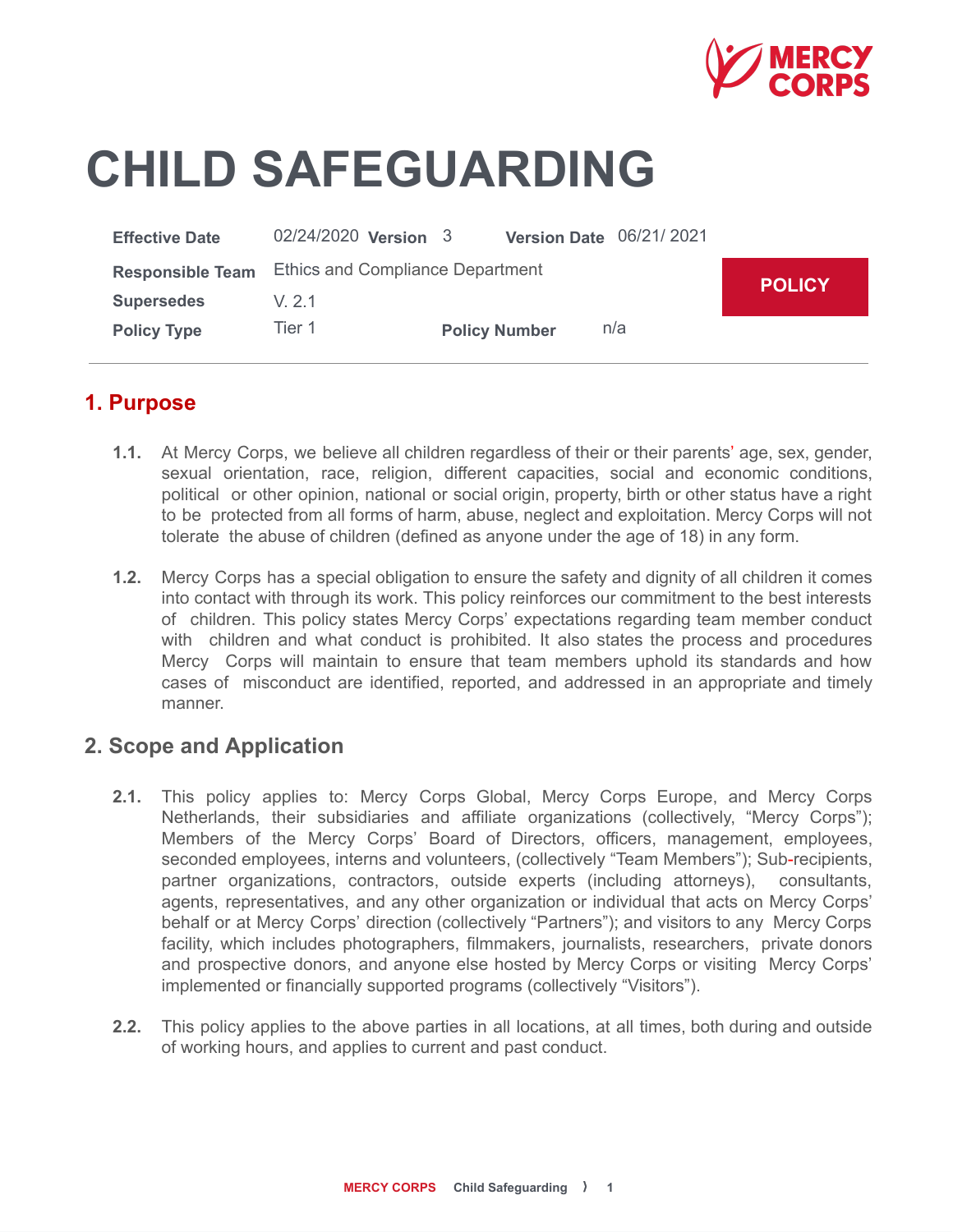# **3. Policy Statements**

- **3.1.** Mercy Corps expects all of its Team Members, Partners and Visitors to adhere to the highest standards of accountability and professionalism, which requires honest, ethical and non-abusive or exploitative conduct. Mercy Corps expects management to fully enforce adherence to this standard.
- **3.2.** Consistent with our mission, Mercy Corps expects all of its Team Members, Partners and Visitors to treat all children (defined as anyone under the age of 18), including members of the community and participants within our programs, with respect and dignity and to always act in the best interests of their physical and emotional well-being, and never engage in conduct that could be perceived as abusive or exploitative.
- **3.3.** Mercy Corps expects its Team Members, Partners and Visitors to be constantly looking out for the best interests of its Program Participants, especially the children with whom it works, to identify and minimize risks of harm, abuse or exploitation by others and to report and ensure follow up any time a Team Member, Partner or Visitor has reason to believe that a child is being harmed, abused or exploited by a Mercy Corps Team Member, Partner or Visitor.
- **3.4.** Consistent with these principles, Mercy Corps has zero tolerance for and abhors conduct towards children that is exploitative or abusive. This includes conduct or attempted conduct that is or could be reasonably perceived as abusive, whether physically, emotionally or verbally abusive, sexual in nature, exploitative or neglectful (see Section 5 - Definitions and Acronyms for details on what conduct would qualify under these terms).
- **3.5.** All sexual or romantic activity with children (persons under the age of 18) is prohibited at all times (both during and outside of working hours) and in all places, regardless of the legal age of consent in the country. Mistaken belief in the age of a child is not a defense. Sexual activity with a child will result in termination of employment, and the pursuit of any other available legal remedy.
- **3.6.** Mercy Corps requires all Team Members, Partners and Visitors to immediately report knowledge or suspicions of child abuse or exploitation involving Mercy Corps Team Members, Partners, Visitors, or Programs. Reports should be submitted in accordance with Mercy Corps Ethics Complaint and Whistleblower Policy. Mercy Corps will review all such reports and will investigate in accordance with the Ethics Complaint and Whistleblower Policy. Team Members who are aware of or suspect child abuse or exploitation and do not ensure that the issue is reported may be subject to discipline up to and including termination.
- **3.7.** Persons who make good faith reports of suspected abuse or exploitation of children carried out by Mercy Corps Team Members, Partners or Visitors will not be retaliated against for their reporting even if later the allegations prove unfounded. Knowingly making false reports can, however, be grounds for disciplinary action.
- **3.8.** Team members who violate this policy will be subject to disciplinary action, up to and including termination, and may be ineligible for rehire. They may also be subject to criminal prosecution. Partners who violate this Policy are in breach of any contractual agreements and may have their agreements terminated and/or prohibited from working with Mercy Corps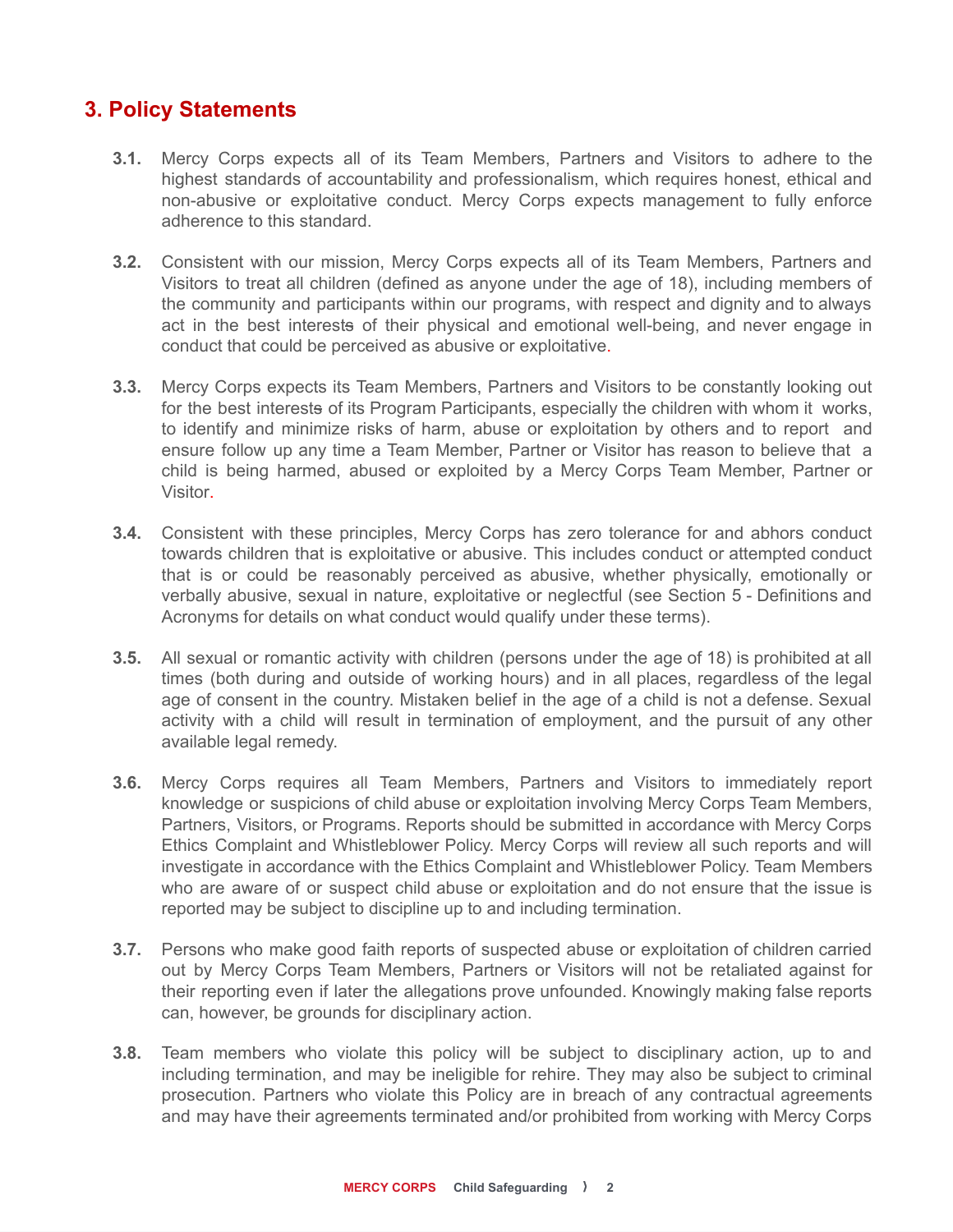in the future and possible criminal prosecution for any criminal conduct.

- **3.9.** Mercy Corps provides a means for reports of child abuse and exploitation to be surfaced, including through anonymous reporting, and ensures that all reports of child abuse or exploitation by Mercy Corps Team Members, Partners or Visitors are independently reviewed and, if they appear potentially credible, fully investigated by trained professional investigators, reported to donors in accordance with donor requirements, and reported to law enforcement (see Mercy Corps Ethics Complaint and Whistleblowing Policy for details on how to report). Mercy Corps will also ensure that child victims (or alleged victims) receive timely referrals for medical, psychosocial, or other support services.
- **3.10.** This policy is intended to ensure compliance with all laws, regulations and donor requirements, including the international standards in the UN Convention on the Rights of the Child. Should any law or donor requirement exceed the requirements in this policy, the donor or legal requirement will prevail.

## **4. Required Procedures**

- **4.1.** Mercy Corps ensures compliance with this policy through the following actions as implemented through appropriate processes and procedures:
	- 4.1.1. All potential new Team Members undergo child-safe screening before they are hired;
	- 4.1.2. All Team Members are informed and trained on what conduct this policy requires (via code of conduct training) and their responsibilities under this Policy, including what is -child abuse and how to report it, and all Team Members certify that they have understood this policy and agree to abide by it;
	- 4.1.3. Where appropriate and when in direct contact with children, consultants, experts, contractors, agents, representatives and Visitors (including journalists and researchers) are informed of the requirements of this Policy;
	- 4.1.4. For each program, Mercy Corps identifies the risk of harm to children and incorporates reasonable risk mitigation measures into the design and operation of the program (a risk-based approach) to ensure the risks of harm to children are minimized to the extent reasonably possible;
	- 4.1.5. Contractual agreements or memoranda of understanding with Partners include obligations to adhere to this Policy and any additional donor-required provisions relating to child safeguarding, and Partners have the capacity to ensure their compliance with this policy, including, if necessary, training for Partners and additional monitoring;
	- 4.1.6. Images, interviews and videos of children are only taken after understanding their potential impact on the safety, dignity and well-being of the child, and in a manner that ensures respect for the child, including respect for their privacy, and in compliance with applicable laws;
	- 4.1.7. Identifiable images and stories of children are only obtained and used after receiving informed consent from their parents/guardians provided in writing, when possible, and after they are informed of how their images or story will be used; for children over 14 years of age, in addition to parental/guardian consent, informed consent will be obtained directly from the child, in writing, when possible.
	- 4.1.8. Identifying information of children program participants will not be disclosed without their and their parent/guardian's written permission unless the sole reason for such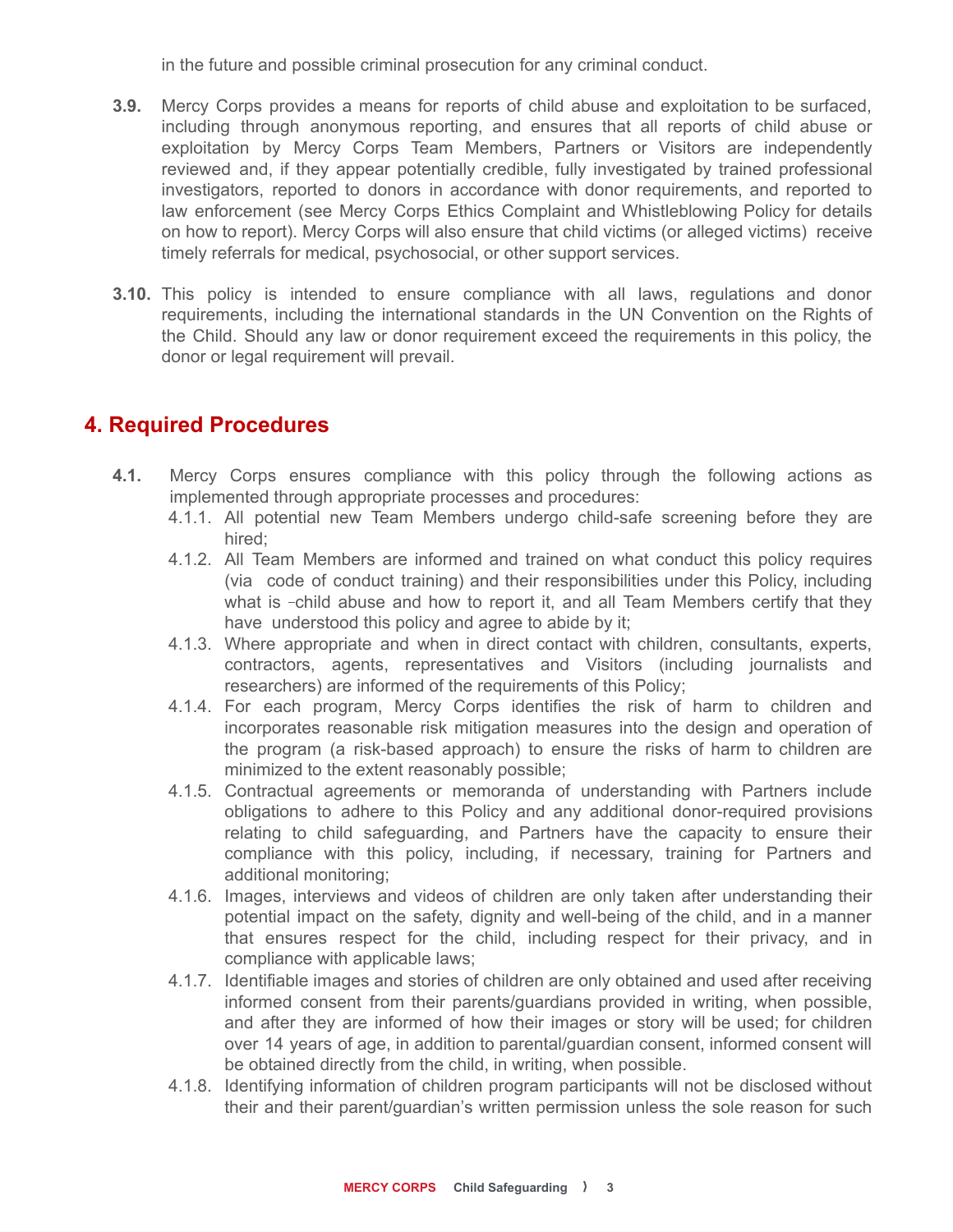disclosure is the well-being or protection of the child;

- 4.1.9. Personal identifying information is stored in a properly secured manner;
- 4.1.10. Mercy Corps' computers, cameras, telephones, video recorders or network systems are not used to view or share sexually explicit images of children;
- 4.1.11. Program Participants and communities we serve (including children, where applicable) are informed about Mercy Corps commitments under this Policy and how to report any suspected child abuse or exploitation by Mercy Corps Team Members, Partners or Visitors;
- 4.1.12. Team Members, Partners, Visitors, Program Participants (including children, where applicable) and communities can anonymously (if they choose) report all forms of child abuse or exploitation by Mercy Corps Team Members, Partners or Visitors and that all such reports are quickly provided to Mercy Corps' Integrity Hotline (mercycorps.org/integrityhotline or integrityhotline@mercycorps.org);
- 4.1.13. All reports are confidentially, independently and thoroughly investigated by an investigator trained on how to conduct investigations into child abuse or exploitation and in a manner that ensures, to the extent possible, the protection and well-being of the child;
- 4.1.14. All reports are disclosed to donors as and when the donor requires. If reports include allegations of criminal misconduct, they are also disclosed to local authorities unless to do so would put a child at risk of harm; and
- 4.1.15. Mercy Corps will suspend any Team Member, Partner team member, or Visitor who is the subject of credible allegations of child abuse while Mercy Corps and/or law enforcement investigate the matter.

## **5. Definitions and Acronyms**

- **5.1. "Child":** A person under the age of 18 years of age, in accordance with the definition of a child in Article 1 of the United Nations Convention on the Rights of the Child, 1989.
- **5.2. "Abuse":** Includes a range of behavior from physical abuse, emotional ill-treatment, sexual abuse, neglect or insufficient supervision, and trafficking, to commercial, transactional, labor, or other exploitation resulting in actual or potential harm to the child's health, well-being, survival, development, or dignity. It includes, but is not limited to, any act or failure to act which results in death, serious physical or emotional harm to a child, or an act or failure to act which presents an imminent risk of serious harm to a child. It also includes attempted abuse.
	- 5.2.1. **"Physical abuse":** Constitutes acts or failures to act resulting in injury (not necessarily visible), unnecessary or unjustified pain or suffering without causing injury, harm or risk of harm to a child's health or welfare, or death. Such acts may include, but are not limited to, punching, beating, kicking, biting, shaking, throwing, stabbing, choking, or hitting (regardless of object used), or burning. These acts are considered abuse regardless of whether they were intended to hurt the child.
	- 5.2.2. **"Emotional abuse":** Constitutes injury to the psychological capacity or emotional stability of the child caused by acts, threats of acts, or coercive tactics. It may include bullying, harassing, insulting, intentionally humiliating, inappropriately controlling, isolating a child from family, intentionally degrading, and any other deliberate activities that are intended to make a child feel isolated, diminished or embarrassed.
	- 5.2.3. **"Sexual abuse":** Forcing, coercing, enticing or convincing a child to take part in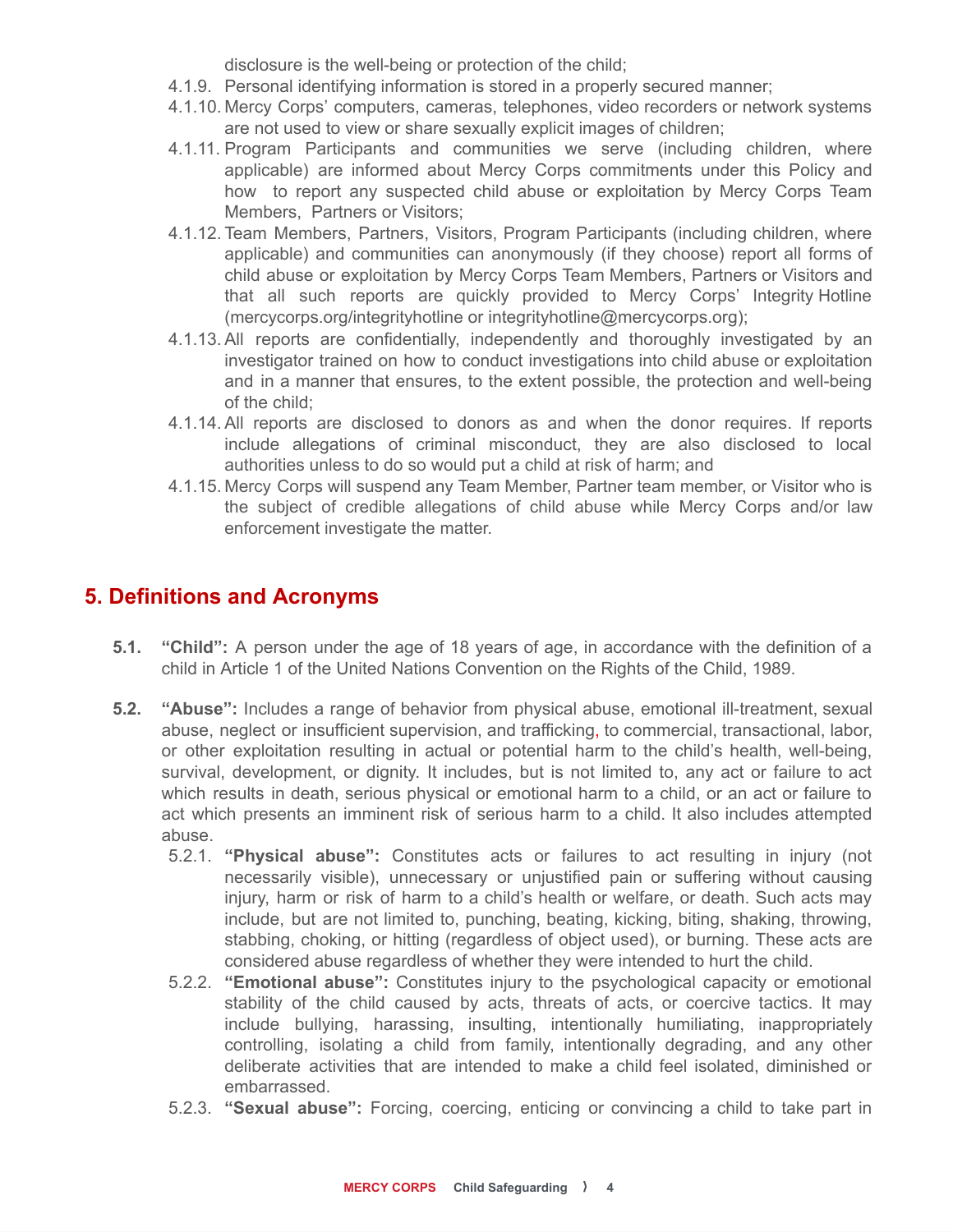sexual activities. This may include, but is not limited to, fondling a child's genitals, penetration, rape, oral sex, indecent exposure or sodomy. It may also include involving children in looking at or being used to produce pornographic images or involvement in prostitution.

- **5.3.** "**Attempted abuse**": The intentional act of trying to engage in child abuse, whether it is physical, emotional or sexual abuse, but where for some reason the abuse does not actually take place.
- **5.4.** "**Neglect"**: Allowing for context, resources and circumstances, neglect refers to a persistent failure to meet a child's basic physical and/or psychological needs that is likely to result in serious impairment of a child's healthy physical, emotional and mental development. It can include, but is not limited to, failures to supervise, protect from known harms, provide adequate nutrition, shelter or safe working/living conditions. It can also include acting in ways that may put a child at risk for exploitation or abuse.
- **5.5.** "**Sexual exploitation**": A form of sexual abuse that involves someone engaging, or attempting to engage, children in any sexual activity in exchange for money, gifts, food, accommodation, affection, status or anything else that they or their family needs or wants. This includes paying for prostitution.
- **5.6.** "**Sexual Activity with a Child":** All sexual contact or activity with anyone under the age of 18, in all places and at all times, both during and outside of working hours, regardless of the legal age of consent in the country. Mistaken belief in the age of a child is not a defense.
- **5.7.** "**Other forms of child exploitation**": The most common is commercial exploitation, in which a child is exploited in work or other activities for the benefit of others and to the detriment of the child's physical or mental health, education, social or emotional development.

#### **6. Roles and Responsibilities**

- **6.1.** Mercy Corps' Ethics and Compliance Department is responsible for ensuring this Policy remains up-to-date, compliant with donor requirements, and effectively implemented. In particular, the Ethics and Compliance Department is responsible for:
	- 6.1.1. Ensuring distribution of implementation guidance, training and orientation materials on this Policy;
	- 6.1.2. Working with Senior Management in all countries and areas where Mercy Corps operates on the implementation and compliance with this Policy in the areas of operations;
	- 6.1.3. Monitoring Mercy Corps' Integrity Hotline and responding to and ensuring proper investigation and reporting of reports of violations of this Policy; and
	- 6.1.4. Leading a review of this Policy every two years and submitting recommendations for revisions for Board approval.
- **6.2.** Senior Management in all countries and areas where Mercy Corps operates are responsible for:
	- 6.2.1. Overseeing the full implementation of this Policy in their area of operations, with the support of the Ethics and Compliance Department, which includes ensuring Team Members are trained on this Policy, child-safe recruitment measures are in place, as well as systems to receive and respond to complaints under this Policy from Team Members, partners, Program Participants (including children) and